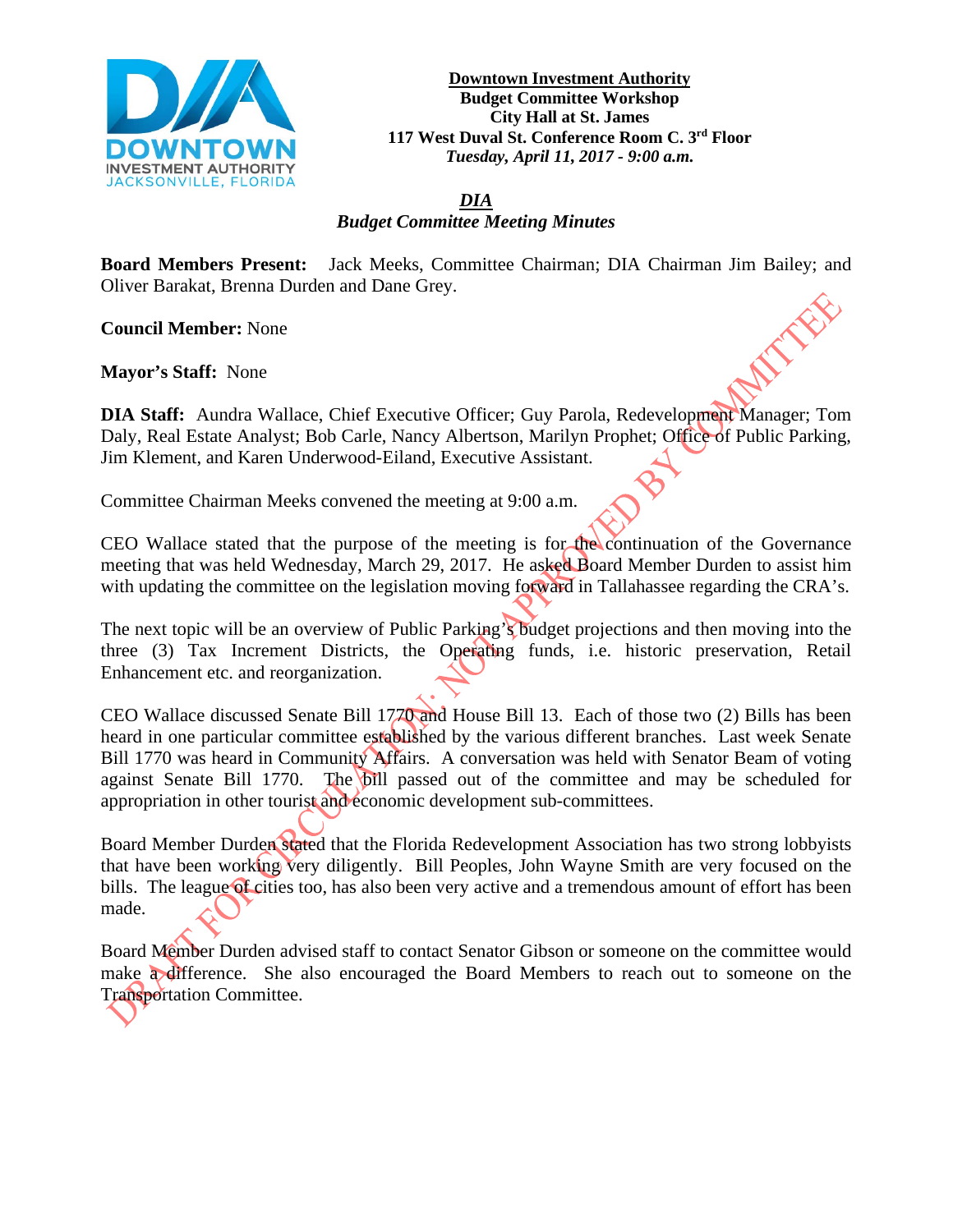Downtown Investment Authority – Budget Committee Regular Meeting Wednesday, April 11, 2017 Page 2 of 4

Tom Daly named the Appropriations Subcommittee on Transpiration, Tourism and Economic Development Members:

Chair: **Senator [Jeff Brandes](https://www.flsenate.gov/Senators/S24) (R);**  Vice Chair: **Senator [Bobby Powell](https://www.flsenate.gov/Senators/S30) (D)**

[Senator Lizbeth Benacquisto \(R\);](https://www.flsenate.gov/Senators/S27) [Senator George B. Gainer \(R\);](https://www.flsenate.gov/Senators/S2) [Senator Audrey Gibson \(D\);](https://www.flsenate.gov/Senators/S6) [Senator Kathleen](https://www.flsenate.gov/Senators/S28)  [Passidomo \(R\);](https://www.flsenate.gov/Senators/S28) [Senator Kevin J. Rader \(D\);](https://www.flsenate.gov/Senators/S29) [Senator Wilton Simpson \(R\);](https://www.flsenate.gov/Senators/S10) an[d Senator Perry E. Thurston, Jr. \(D\)](https://www.flsenate.gov/Senators/S33)

## **I. Overview of FY 2017-2018 Office of Public Parking Budget**

Bob Carle brought forth an overview of the Public Parking Budget Administrative Budget. Bob Carle presented the Office of Public Parking FY 2017/2018 Budget Overview.<br>
The Board Members addressed concerns below:<br>
• Maintenance<br>
• Credit card fees<br>
• Parking Study<br>
• Off-Street Post:

The Board Members addressed concerns below:

- Maintenance
- Credit card fees
- Parking Study
- Off-Street Parking
- Develop a strategy on the empty spaces
- Automated garages, best to keep staffed at Duval Street (Library) Garage.
- Board Member Barakat suggested next year for staff to provide the budget committee their recommendation for an exit strategy.
- Board Member Durden commented about the equipment on the Ed Ball Bldg. second floor as exiting the Tax collectors remote area. She stated that the message was not getting out. The garage is mainly utilized by Ed Ball Employees
- Duval Street Garage- CEO Wallace noted they the staff was checking with one of the larger customers to understand what impact it would have on this garage with the recent downsizing at CSX.
- Yates Garage Attorney Harden suggested he would be coming back in another couple of year for 50 more spaces for DuPont. The rate is \$53.50 per month.
- Chairman Bailey stated that Bay Street capacity of 250 by JSO have overage parking across the street. He inquired if a discussion was made about where to put the overage in that 250. JSO is a delicate conversation. Their overflow used to be at the surface parking lot behind the Courthouse. Chairman Bailey stated that DIA would now have an opportunity to address the Sheriff office when using this property to stage the demolition of the parking lot dock and seek another space for them within the DIA.
- Board Member Grey inquired if there was a P&L for each facility. Mr. Carle responded not they do not.
- Board Member Meeks inquired if there were mortgages balances and accordingly principal and interest being paid on any or all of these facilities. CEO Wallace responded that the debt on the Yates and Duval Street garages were currently being researched.
- City Council makes final decisions about the Parking Enterprise Fund.
- Interest expense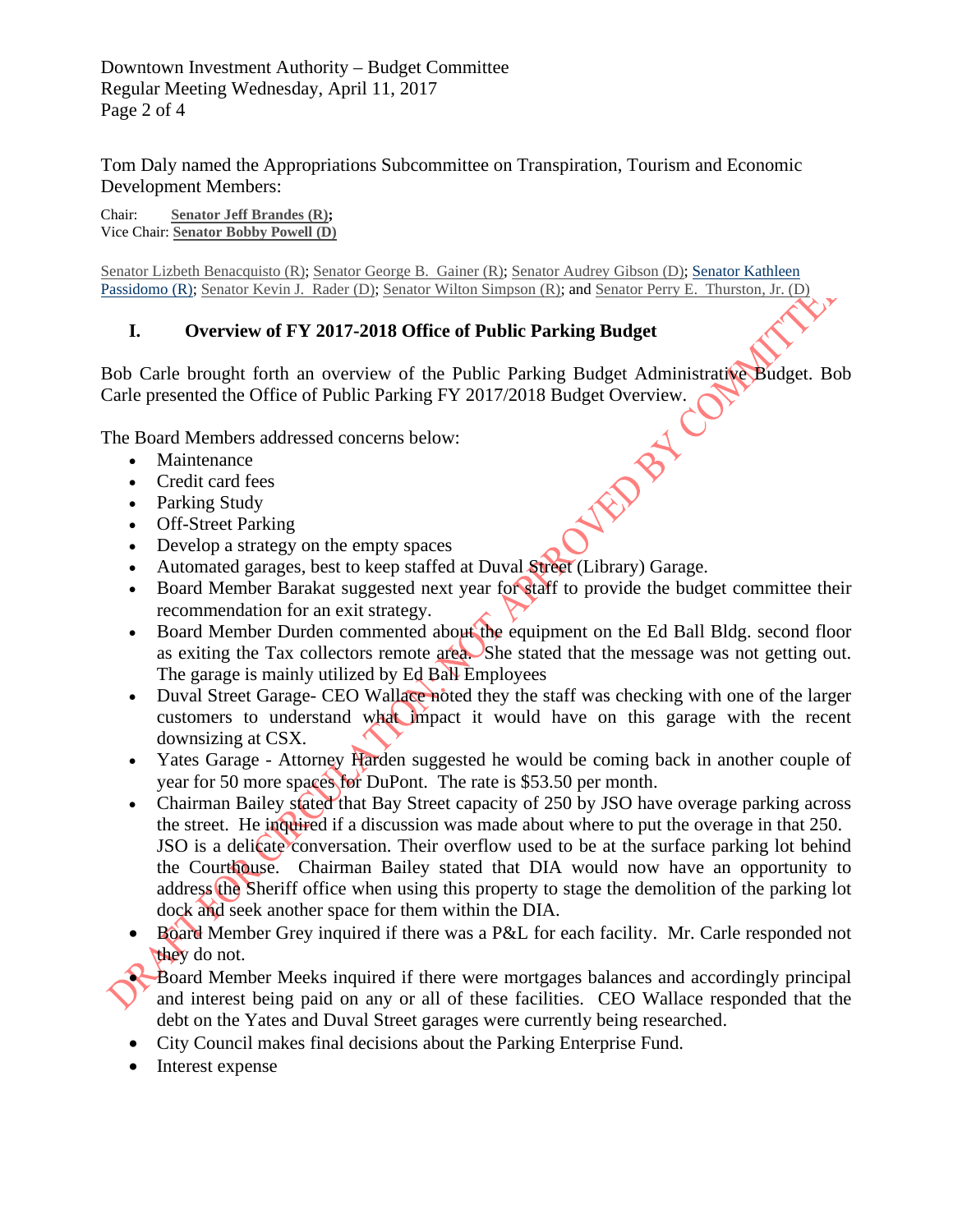Downtown Investment Authority – Budget Committee Regular Meeting Wednesday, April 11, 2017 Page 3 of 4

- CEO Wallace pointed out the independent authorities i.e. JEA, JTA, Port Authority and JAA with their own revenue source that does not need the city's general fund. The DIA is not the position of that independence.
- A discussion ensued regarding as to why there cannot be a recognition from the parking revenue to be utilized to help pay off the debt on the other garages.
- Whether DIA owns parking or not, Downtown customers, residents, office tenant are putting money into a fund that is not directly benefitting downtown.

Tom Daly provided a handout of the Southside TID (SF 182); Downtown East TID (SF 181) and North West TID (SF 183).

The Board Members discussed the handouts.

- A question was raised if there was a way to move MPS into the parking enterprise fund.
- A conversation arose about sufficiency
- The Parking study justifies everything that needs to be discussed with the Administration.

CEO Wallace informed the committee that he and Chairman Bailey are scheduled to meet with Mr. Nussbaum, Times Union President on Thursday, April 13, 2017 at 1:15 p.m. This meeting is to discuss a downtown initiative that aligns with the DIA's mission.

Chairman Meeks requested a more detailed budget at the next meeting. CEO Wallace responded that the format provided was followed by the City's budget format.

CEO Wallace provided a table of organization chart. Guy Parola's position has been reclassified from the Redevelopment Manager to the Operations Manager. Tom Daly's position has been reclassified from the Redevelopment Analyst to the Budget, Compliance & Finance Manager.

The current accountant position is currently housed within the parking enterprise fund. In the future a position will be taken from parking enterprise fund and will be shifted over to the DIA to create the position of accountant.

The Redevelopment Coordinator is Jim Klement and a redevelopment planner is needed due to Guy and Jim sharing this role. The planner position can be made in the current budgeting process.

A copy of the DIA Retail Enhancement balance and the Downtown Economic Development fund was provided.

## **ADJOURNMENT**

There being no further business, Committee Chair Meeks adjourned the meeting at approximately at 11:21 a.m.

The next DIA Budget workshop will be determined.